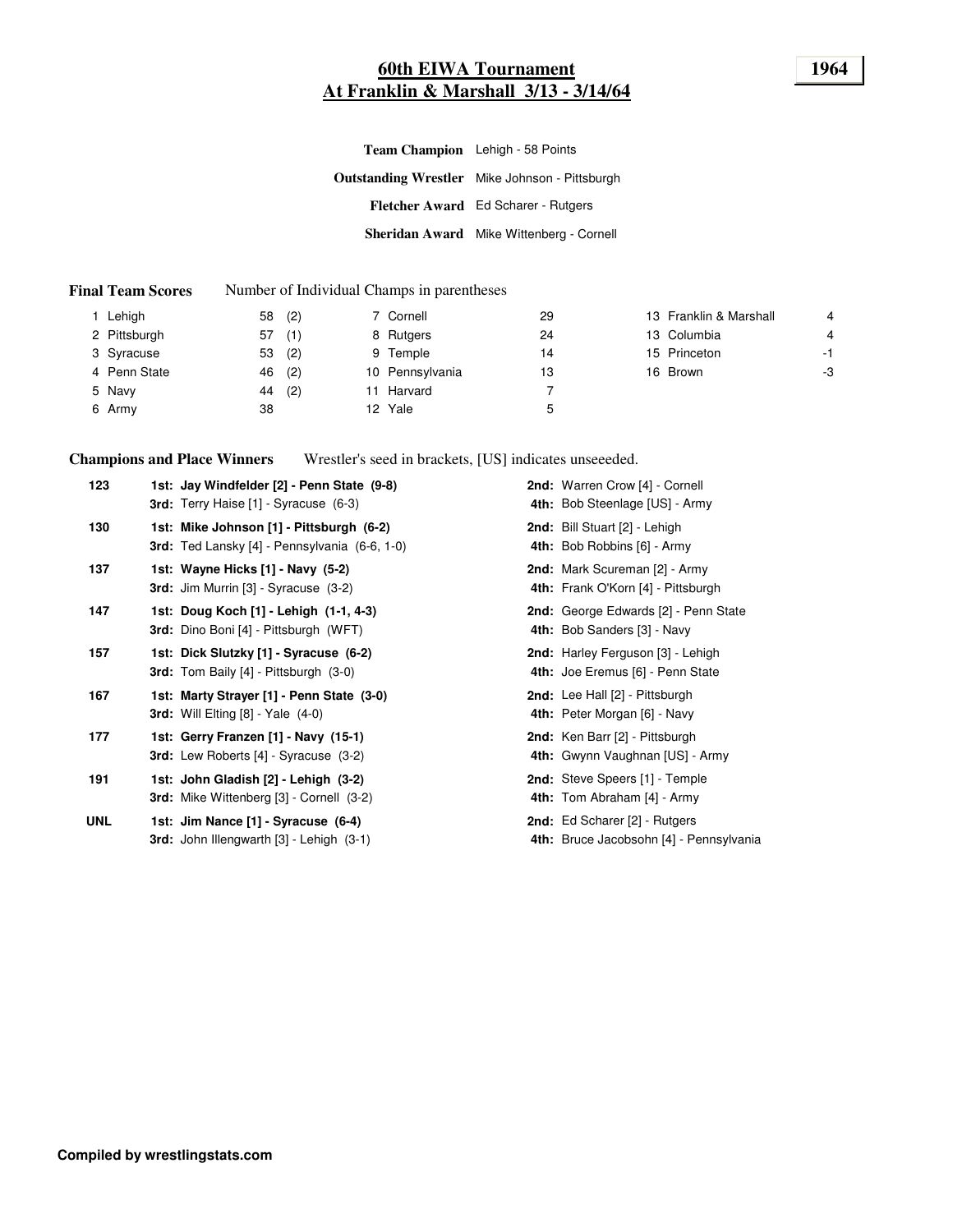# **3/13/1964 and 3/14/1964 at Franklin & Marshall** 1964 EIWA Championship<br> **Page 1 of 9**

|  | 123 Weight Class |  |
|--|------------------|--|
|--|------------------|--|

| Terry Haise, Syracuse [1]               |                          |                            |                    |
|-----------------------------------------|--------------------------|----------------------------|--------------------|
| Fred Crawford, Navy                     | Terry Haise 5-3          |                            |                    |
| Rich Sofman, Pennsylvania [8]           |                          | Terry Haise 5-0            |                    |
| Bob Foster, Yale                        | Bob Foster 3-2           |                            |                    |
| Warren Crow, Cornell [4]                |                          |                            | Warren Crow 4-3    |
| Tom Norris, Princeton                   | Warren Crow Fall 2:43    |                            |                    |
| Don Pike, Rutgers [5]                   |                          | Warren Crow Fall 8:40      |                    |
| Pete Keeler, Harvard                    | Don Pike Fall 8:06       |                            |                    |
| Jay Windfelder, Penn State [2]          |                          |                            | Jay Windfelder 9-8 |
| Arnold Lesser, Columbia                 | Jay Windfelder 5-2       |                            |                    |
| Saul Shimansky, Franklin & Marshall [7] |                          | Jay Windfelder 5-3 OT      |                    |
| John Brennan, Brown                     | Saul Shimansky Fall 5:08 |                            |                    |
| Tom Heniff, Pittsburgh [3]              |                          |                            | Jay Windfelder 9-6 |
| Bob Steenlage, Army                     | Bob Steenlage 4-2        |                            |                    |
| Rich Warnke, Lehigh [6]                 |                          | Bob Steenlage 6-6, 5-2 OT  |                    |
| Art Wolinsky, Temple                    | Rich Warnke Fall 4:44    |                            |                    |
|                                         |                          | <b>Consolation Bracket</b> |                    |
|                                         |                          |                            |                    |
|                                         | <b>Tom Norris</b>        |                            |                    |

|                | Don Pike Fall 3:17   |                              |
|----------------|----------------------|------------------------------|
|                |                      | Terry Haise 3-2              |
|                | <b>Terry Haise</b>   |                              |
| Don Pike       |                      |                              |
|                |                      | Third Place: Terry Haise 6-3 |
|                |                      |                              |
|                |                      |                              |
| Arnold Lesser  |                      |                              |
|                | Arnold Lesser 5-3    |                              |
|                |                      | Bob Steenlage 6-2            |
|                | <b>Bob Steenlage</b> |                              |
| Saul Shimansky |                      |                              |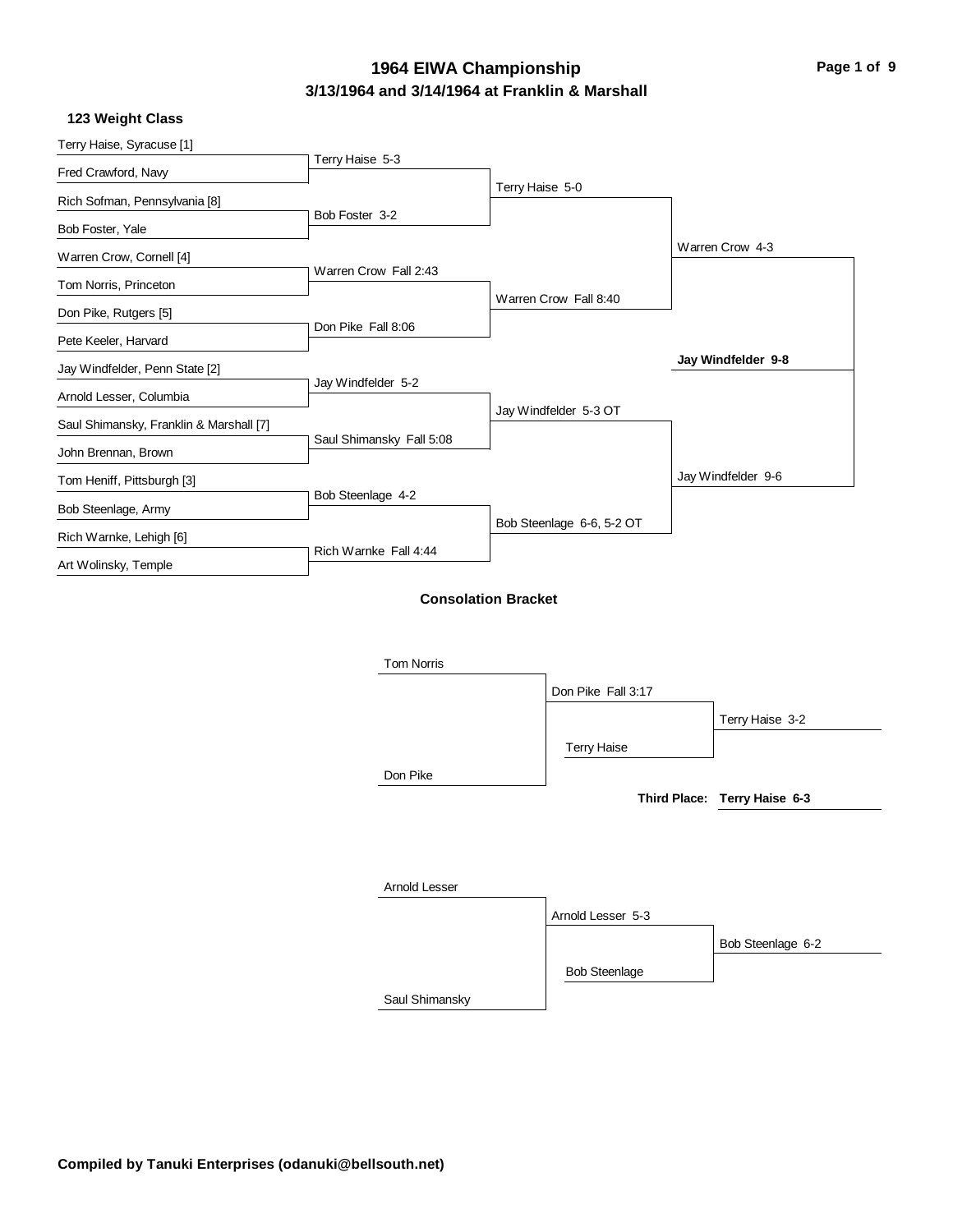# **3/13/1964 and 3/14/1964 at Franklin & Marshall** 1964 EIWA Championship<br> **Page 2 of 9**

|  | 130 Weight Class |  |
|--|------------------|--|
|--|------------------|--|

| Mike Johnson, Pittsburgh [1]   |                            |                 |                       |                                  |
|--------------------------------|----------------------------|-----------------|-----------------------|----------------------------------|
| Sam Pierson, Princeton         | Mike Johnson Fall 2:13     |                 |                       |                                  |
| Jeff Feingold, Temple [8]      |                            |                 | Mike Johnson 9-1      |                                  |
| Dale Lucas, Navy               | Dale Lucas 6-5             |                 |                       |                                  |
| Ted Lansky, Pennsylvania [4]   |                            |                 |                       | Mike Johnson 17-5                |
| Ron Pritts, Syracuse           | Ted Lansky 5-0             |                 |                       |                                  |
| Neal Orr, Cornell [5]          |                            | Ted Lansky 5-1  |                       |                                  |
| Mike Wood, Franklin & Marshall | Neal Orr Fall 6:39         |                 |                       |                                  |
| Bill Stuart, Lehigh [2]        |                            |                 |                       | Mike Johnson 5-2                 |
|                                | Bill Stuart Fall 5:58      |                 |                       |                                  |
| David Smith, Harvard           |                            |                 | Bill Stuart Fall 8:33 |                                  |
| Lous Locascio, Columbia [7]    | John Damico 10-7           |                 |                       |                                  |
| John Damico, Rutgers           |                            |                 |                       |                                  |
| Mark Piven, Penn State [3]     | Mark Piven                 |                 |                       | Bill Stuart 6-3                  |
| Bye                            |                            | Bob Robbins 9-4 |                       |                                  |
| Bob Robbins, Army [6]          |                            |                 |                       |                                  |
| Albert Gordon, Yale            | Bob Robbins DFT            |                 |                       |                                  |
|                                | <b>Consolation Bracket</b> |                 |                       |                                  |
|                                |                            |                 |                       |                                  |
|                                |                            |                 |                       |                                  |
|                                | Sam Pierson                |                 |                       |                                  |
|                                |                            |                 | Dale Lucas 6-0        |                                  |
|                                |                            |                 |                       | Ted Lansky 14-3                  |
|                                |                            |                 | <b>Ted Lansky</b>     |                                  |
|                                | Dale Lucas                 |                 |                       |                                  |
|                                |                            |                 |                       | Third Place: Ted Lansky 6-6, 1-0 |
|                                |                            |                 |                       |                                  |

| David Smith |                    |                 |
|-------------|--------------------|-----------------|
|             | John Damico 5-0 OT |                 |
|             |                    | Bob Robbins 3-1 |
|             | <b>Bob Robbins</b> |                 |
| John Damico |                    |                 |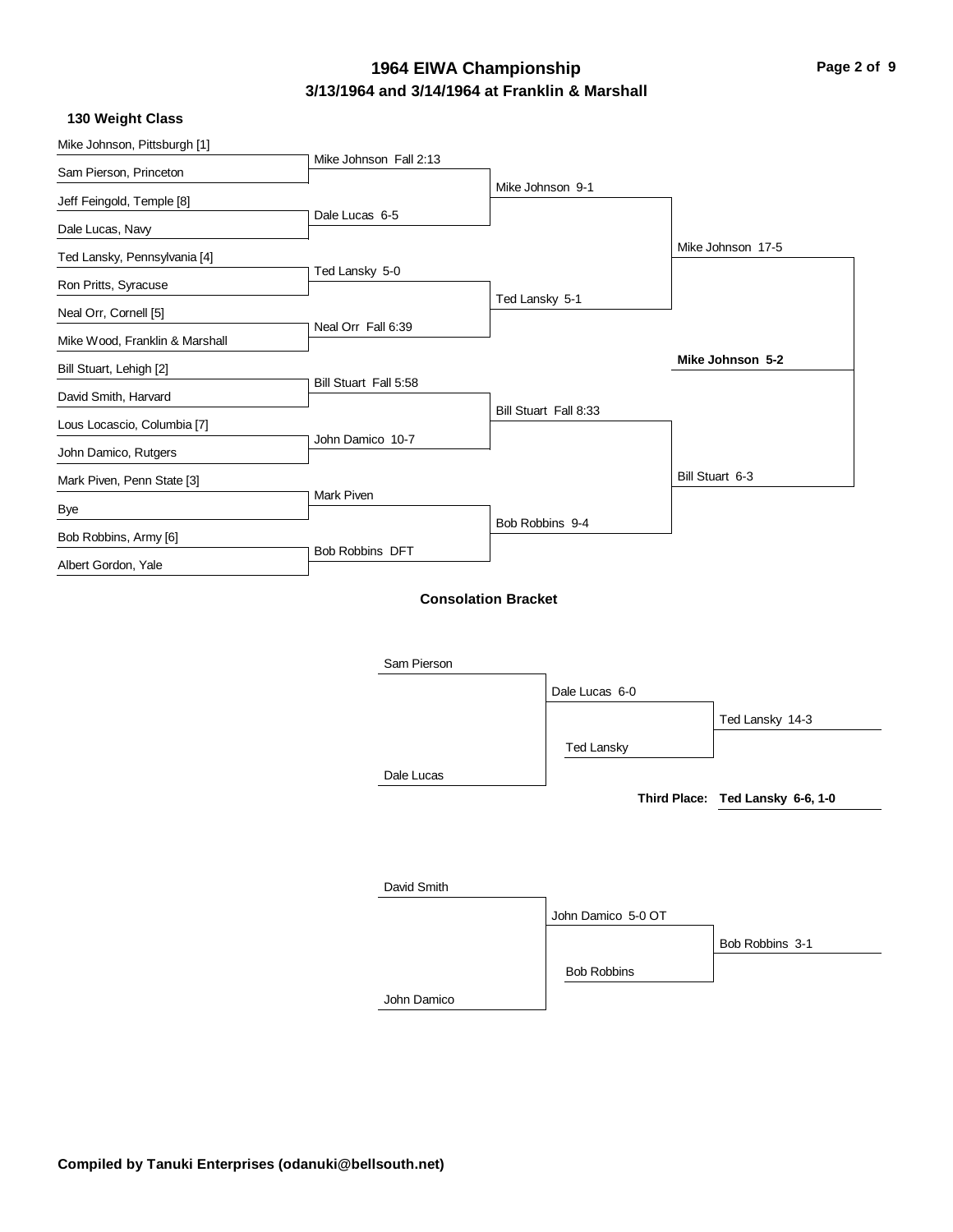# **3/13/1964 and 3/14/1964 at Franklin & Marshall 1964 EIWA Championship Page 3 of 9**

|  | 137 Weight Class |  |
|--|------------------|--|
|--|------------------|--|

| Wayne Hicks, Navy [1]                              |                            |
|----------------------------------------------------|----------------------------|
| Wayne Hicks Fall 4:20<br>Bruce Buck, Princeton     |                            |
| Ken Linker, Brown [8]                              | Wayne Hicks Fall 6:23      |
| Ken Linker 8-7<br>Larry White, Lehigh              |                            |
|                                                    | Wayne Hicks 9-4            |
| Frank O'Korn, Pittsburgh [4]<br>Frank O'Korn 8-7   |                            |
| Steve Erber, Penn State                            | Frank O'Korn 4-1           |
| Tom Jones, Cornell [5]<br>Tom Jones                |                            |
| <b>Bye</b>                                         |                            |
| Mark Scureman, Army [2]<br>Mark Scureman Fall 6:56 | Wayne Hicks 5-2            |
| Neil Thompson, Franklin & Marshall                 |                            |
| Bill Lukens, Pennsylvania [7]                      | Mark Scureman Fall 8:56    |
| Gunnar Askeland 9-4<br>Gunnar Askeland, Rutgers    |                            |
| Jim Murrin, Syracuse [3]                           | Mark Scureman 10-7         |
| Jim Murrin 5-0<br>Linn, Harvard                    |                            |
| Paul Mauriello, Temple [6]                         | Jim Murrin 6-1             |
| Paul Mauriello Fall 4:01<br>Melita, Columbia       |                            |
|                                                    |                            |
|                                                    | <b>Consolation Bracket</b> |
|                                                    |                            |
| <b>Bruce Buck</b>                                  |                            |
|                                                    | Ken Linker 14-6            |
|                                                    | Frank O'Korn 8-4           |

|               | Ken Linker 14-6     |                             |
|---------------|---------------------|-----------------------------|
|               |                     | Frank O'Korn 8-4            |
|               | Frank O'Korn        |                             |
| Ken Linker    |                     |                             |
|               |                     | Third Place: Jim Murrin 3-2 |
|               |                     |                             |
|               |                     |                             |
| Neil Thompson |                     |                             |
|               | Gunnar Askeland 3-1 |                             |
|               |                     | Jim Murrin 4-1              |
|               | Jim Murrin          |                             |

Gunnar Askeland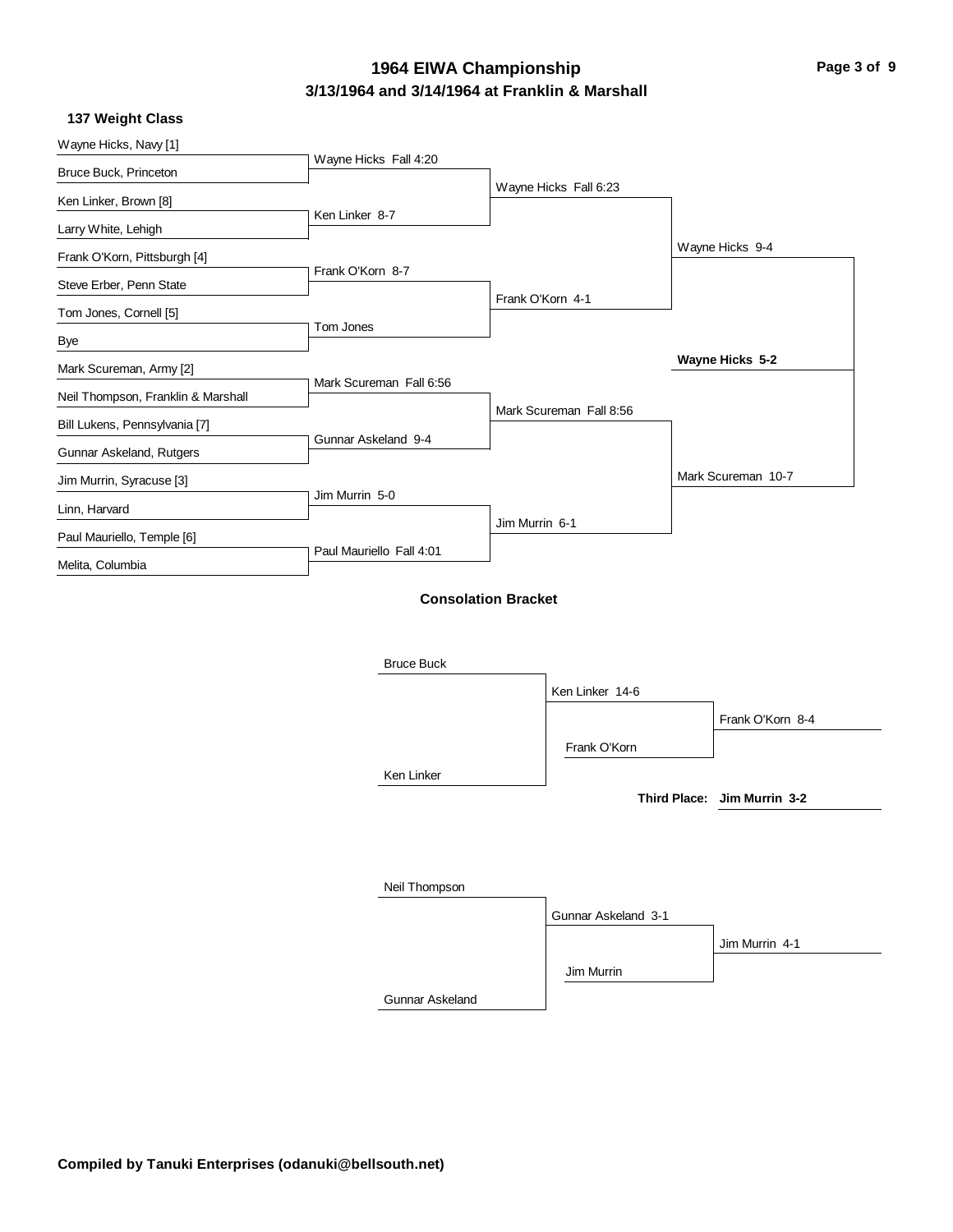$\overline{\phantom{0}}$ 

# **3/13/1964 and 3/14/1964 at Franklin & Marshall 1964 EIWA Championship Page 4 of 9**

#### **147 Weight Class**

| Doug Koch, Lehigh [1]             | Doug Koch 7-3              |               |                     |                                |
|-----------------------------------|----------------------------|---------------|---------------------|--------------------------------|
| Al Lilley, Temple                 |                            |               |                     |                                |
| Lawrence Nelson, Columbia [8]     |                            | Doug Koch 9-2 |                     |                                |
| Wayne Long, Brown                 | Lawrence Nelson Fall 8:44  |               |                     |                                |
| Dino Boni, Pittsburgh [4]         |                            |               |                     | Doug Koch 7-3                  |
| Tom McMahan, Pennsylvania         | Dino Boni 7-0              |               |                     |                                |
| Carl Capra, Cornell [5]           |                            | Dino Boni 5-0 |                     |                                |
| Ed Sharkness, Army                | Ed Sharkness 5-1           |               |                     |                                |
| George Edwards, Penn State [2]    |                            |               |                     | Doug Koch 1-1, 4-3             |
| Brian Conley, Harvard             | George Edwards Fall 4:02   |               |                     |                                |
| Gene O'Donnell, Rutgers [7]       |                            |               | George Edwards 8-1  |                                |
| John Dussling, Syracuse           | Gene O'Donnell 6-1         |               |                     |                                |
| Bob Sanders, Navy [3]             |                            |               |                     | George Edwards Fall 10:08 OT   |
| Robert Malovany, Yale             | Bob Sanders Fall 4:34      |               |                     |                                |
| Jim Leach, Princeton [6]          |                            |               | Bob Sanders 13-4    |                                |
| Dale Kistler, Franklin & Marshall | Jim Leach 5-2              |               |                     |                                |
|                                   | <b>Consolation Bracket</b> |               |                     |                                |
|                                   | Al Lilley                  |               |                     |                                |
|                                   |                            |               | Lawrence Nelson 2-1 |                                |
|                                   |                            |               |                     | Dino Boni 7-0                  |
|                                   |                            |               | Dino Boni           |                                |
|                                   | Lawrence Nelson            |               |                     |                                |
|                                   |                            |               |                     | Third Place: Dino Boni Med FFT |
|                                   |                            |               |                     |                                |
|                                   |                            |               |                     |                                |
|                                   |                            |               |                     |                                |
|                                   | <b>Brian Conley</b>        |               |                     |                                |
|                                   |                            |               | Gene O'Donnell 6-2  |                                |
|                                   |                            |               |                     | Bob Sanders 6-4                |

Gene O'Donnell

Bob Sanders

**Compiled by Tanuki Enterprises (odanuki@bellsouth.net)**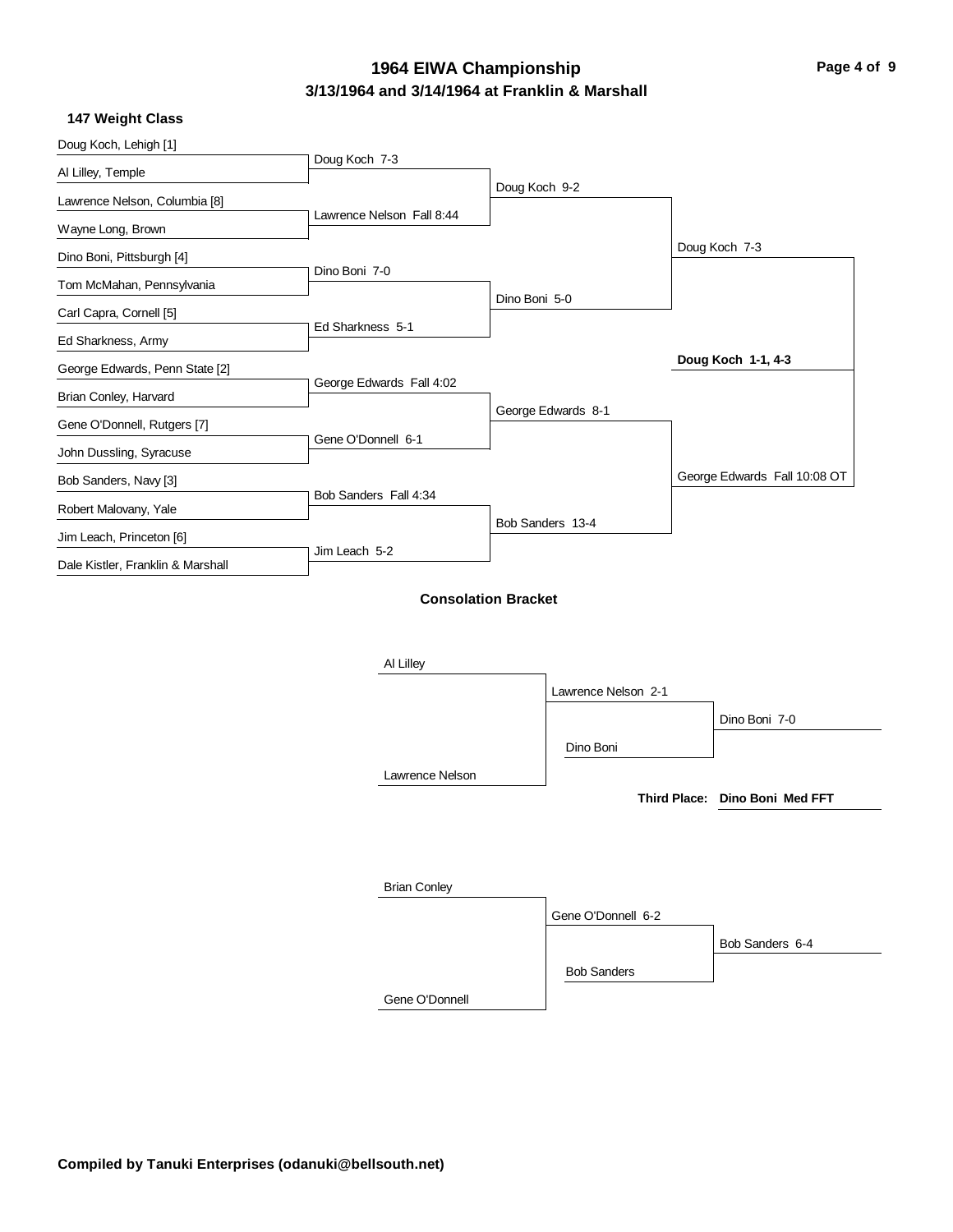# **3/13/1964 and 3/14/1964 at Franklin & Marshall 1964 EIWA Championship Page 5 of 9**

|  | 157 Weight Class |  |
|--|------------------|--|
|--|------------------|--|

| Dick Slutzky, Syracuse [1]         | Dick Slutzky Fall 1:11 |                            |                     |                            |
|------------------------------------|------------------------|----------------------------|---------------------|----------------------------|
| Chris Olmstead, Pennsylvania       |                        |                            |                     |                            |
| John Welch, Rutgers [8]            |                        | Dick Slutzky 11-3          |                     |                            |
| David Donovan, Franklin & Marshall | John Welch 4-2         |                            |                     |                            |
| Tom Baily, Pittsburgh [4]          |                        |                            |                     | Dick Slutzky 11-1          |
| Bob Bundy, Brown                   | Tom Baily Fall 1:00    |                            |                     |                            |
| Dave Steiler, Temple [5]           |                        | Tom Baily 7-3              |                     |                            |
| John Mamana, Harvard               | Dave Steiler 5-2       |                            |                     |                            |
|                                    |                        |                            |                     | Dick Slutzky 6-2           |
| Dave Carey, Navy [2]               | Dave Carey 10-2        |                            |                     |                            |
| Dan Fisher, Princeton              |                        | Dave Carey 8-5             |                     |                            |
| Peter Frey, Yale [7]               | Tom Thompson 5-1 OT    |                            |                     |                            |
| Tom Thompson, Army                 |                        |                            |                     |                            |
| Harley Ferguson, Lehigh [3]        | Harley Ferguson 12-3   |                            |                     | Harley Ferguson 11-2       |
| Mike Marcantano, Columbia          |                        |                            | Harley Ferguson 5-4 |                            |
| Joe Eremus, Penn State [6]         |                        |                            |                     |                            |
| DeWitt Burlingame, Cornell         | Joe Eremus 5-2         |                            |                     |                            |
|                                    |                        | <b>Consolation Bracket</b> |                     |                            |
|                                    |                        |                            |                     |                            |
|                                    |                        |                            |                     |                            |
|                                    | Chris Olmstead         |                            |                     |                            |
|                                    |                        |                            | John Welch 3-0      |                            |
|                                    |                        |                            |                     | Tom Baily 3-2              |
|                                    |                        |                            | Tom Baily           |                            |
|                                    | John Welch             |                            |                     |                            |
|                                    |                        |                            |                     | Third Place: Tom Baily 3-0 |
|                                    |                        |                            |                     |                            |
|                                    |                        |                            |                     |                            |
|                                    |                        |                            |                     |                            |
|                                    | Mike Marcantano        |                            |                     |                            |

|            | Joe Eremus 1-0 |                    |
|------------|----------------|--------------------|
|            |                | Joe Eremus Med FFT |
|            | Dave Carey     |                    |
| Joe Eremus |                |                    |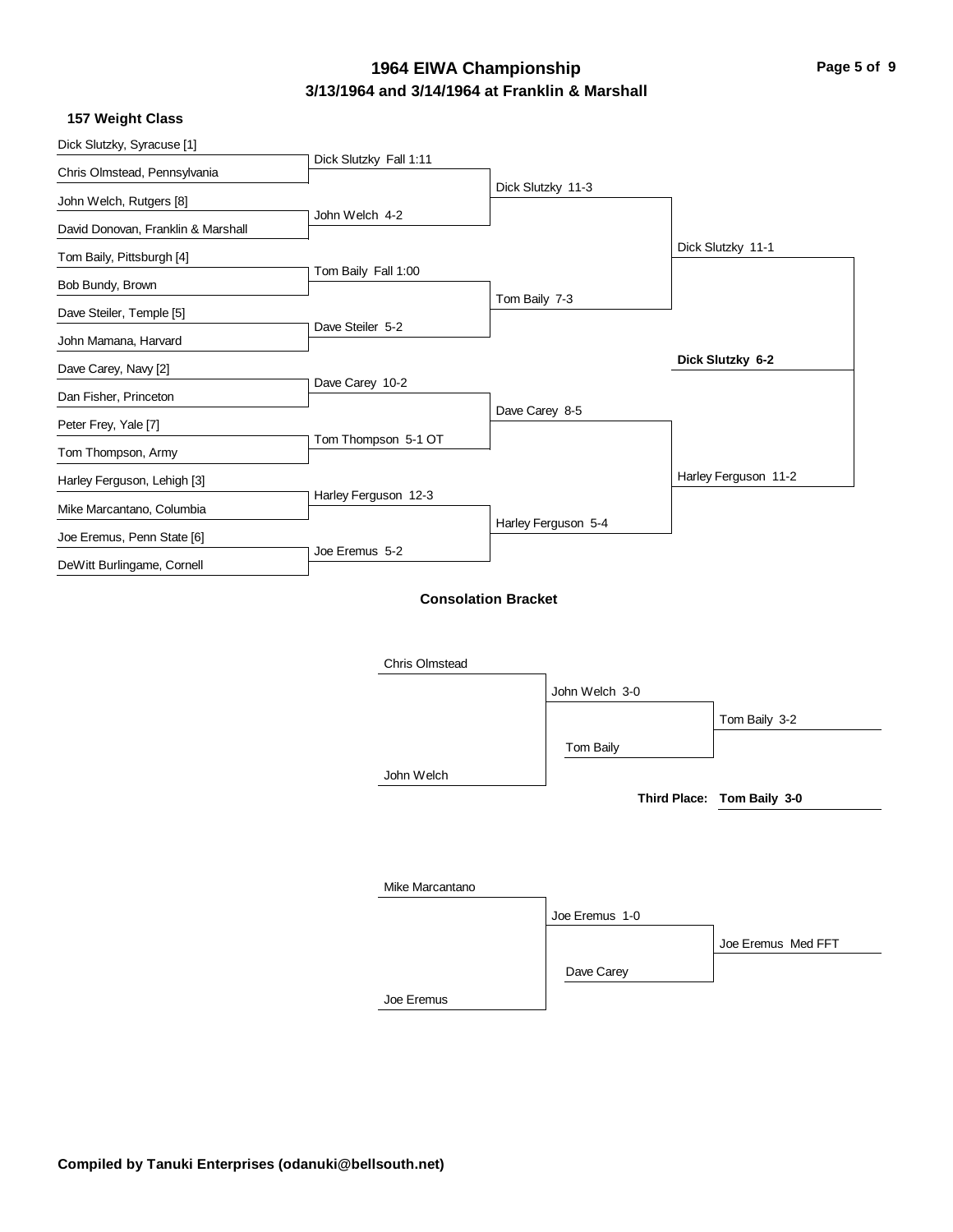# **3/13/1964 and 3/14/1964 at Franklin & Marshall 1964 EIWA Championship Page 6 of 9**

|  | 167 Weight Class |  |
|--|------------------|--|
|--|------------------|--|

| TUT WEIGHT CLASS                 |                        |                            |                          |              |                              |
|----------------------------------|------------------------|----------------------------|--------------------------|--------------|------------------------------|
| Marty Strayer, Penn State [1]    |                        |                            |                          |              |                              |
| Bill Lachenmayr, Lehigh          | Marty Strayer 5-2      |                            |                          |              |                              |
| Will Elting, Yale [8]            |                        |                            | Marty Strayer 3-0        |              |                              |
| Steve Zwarg, Brown               | Will Elting 4-0        |                            |                          |              |                              |
| Geoff Stephens, Cornell [4]      |                        |                            |                          |              | Marty Strayer 6-5            |
| Steve Simminger, Rutgers         | Geoff Stephens 14-2    |                            |                          |              |                              |
| Bob Arvin, Army [5]              |                        | Bob Arvin 3-2              |                          |              |                              |
| Ashley, Harvard                  | Bob Arvin 18-1         |                            |                          |              |                              |
| Lee Hall, Pittsburgh [2]         |                        |                            |                          |              | Marty Strayer 3-0            |
| Tom Little, Temple               | Lee Hall Fall 4:50     |                            |                          |              |                              |
| George Riedner, Syracuse [7]     |                        | Lee Hall 3-2               |                          |              |                              |
| Burt O'Donald, Pennsylvania      | George Riedner 7-2     |                            |                          |              |                              |
| Jim Rockenback, Princeton [3]    |                        |                            |                          | Lee Hall 4-2 |                              |
| Steve Leverich, Columbia         | Jim Rockenback 5-2 OT  |                            |                          |              |                              |
| Peter Morgan, Navy [6]           |                        |                            | Peter Morgan 6-4         |              |                              |
| John Taylor, Franklin & Marshall | Peter Morgan 6-4       |                            |                          |              |                              |
|                                  |                        | <b>Consolation Bracket</b> |                          |              |                              |
|                                  | <b>Bill Lachenmayr</b> |                            |                          |              |                              |
|                                  |                        |                            | Will Elting 5-0          |              |                              |
|                                  |                        |                            |                          |              | Will Elting 6-0              |
|                                  |                        |                            | <b>Bob Arvin</b>         |              |                              |
|                                  | Will Elting            |                            |                          |              |                              |
|                                  |                        |                            |                          |              | Third Place: Will Elting 4-0 |
|                                  |                        |                            |                          |              |                              |
|                                  |                        |                            |                          |              |                              |
|                                  | Tom Little             |                            |                          |              |                              |
|                                  |                        |                            | George Riedner Fall 3:25 |              |                              |
|                                  |                        |                            |                          |              | Peter Morgan 5-4             |
|                                  |                        |                            | Peter Morgan             |              |                              |
|                                  |                        |                            |                          |              |                              |

George Riedner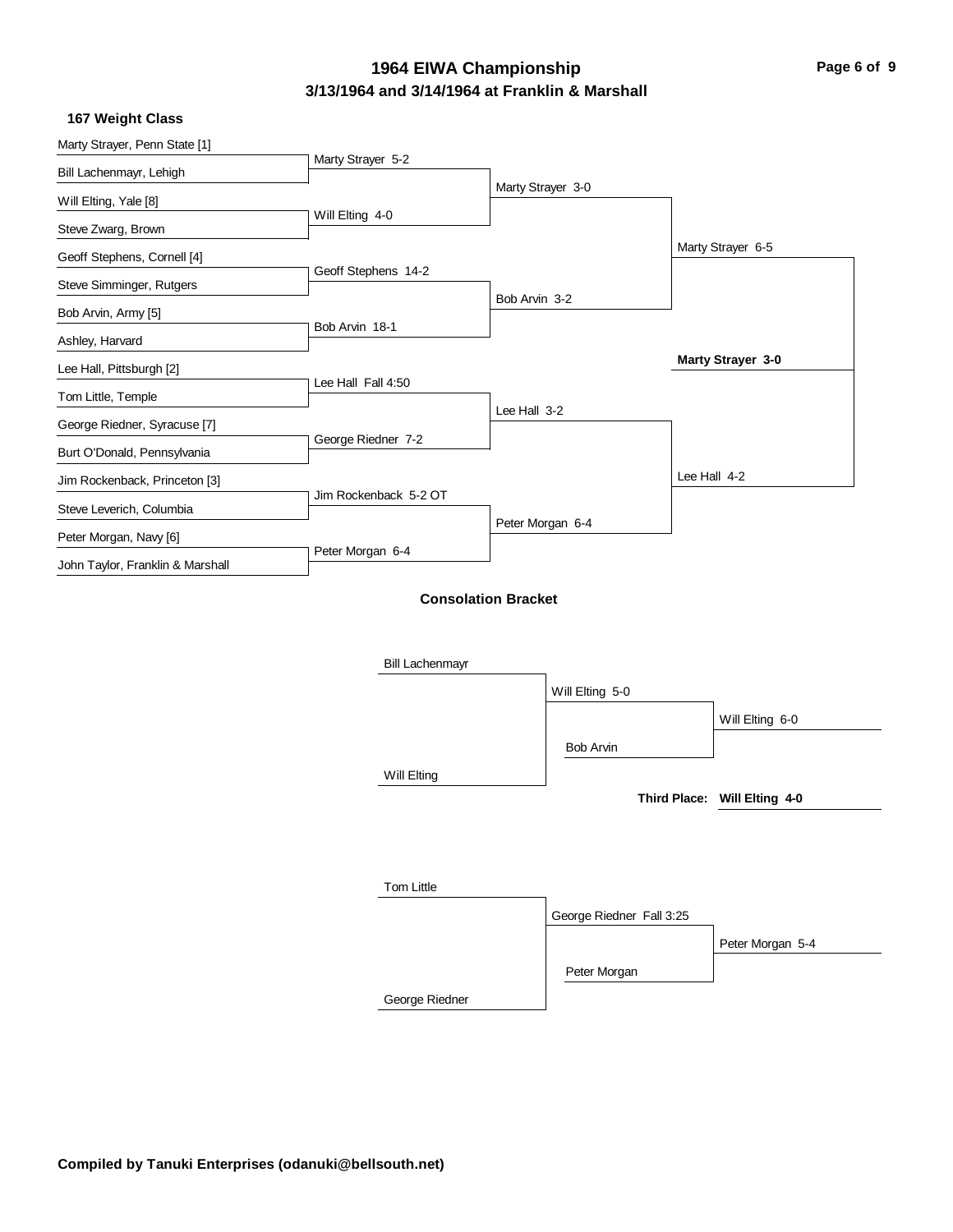# **3/13/1964 and 3/14/1964 at Franklin & Marshall 1964 EIWA Championship Page 7 of 9**

#### **177 Weight Class**

| Gerry Franzen, Navy [1]           |                    |                            |                         |                    |
|-----------------------------------|--------------------|----------------------------|-------------------------|--------------------|
| Gerry Gates, Pennsylvania         | Gerry Franzen 7-0  |                            |                         |                    |
| Ron Bushner, Lehigh [8]           |                    |                            | Gerry Franzen 9-6       |                    |
| Dick Walker, Penn State           | Ron Bushner 7-6    |                            |                         |                    |
|                                   |                    |                            |                         | Gerry Franzen 5-4  |
| Lew Roberts, Syracuse [4]         | Lew Roberts 6-1    |                            |                         |                    |
| Mort Fuller, Princeton            |                    | Lew Roberts 4-1            |                         |                    |
| Bob Hannah, Yale [5]              | Bob Hannah 8-0     |                            |                         |                    |
| Bob Maddox, Brown                 |                    |                            |                         |                    |
| Ken Barr, Pittsburgh [2]          | Ken Barr Fall 5:05 |                            |                         | Gerry Franzen 14-1 |
| Wilbur Gattuso, Temple            |                    |                            |                         |                    |
| Peter Salzer, Columbia [7]        |                    | Ken Barr 13-6              |                         |                    |
| Gwynn Vaughnan, Army              | Gwynn Vaughnan 5-3 |                            |                         |                    |
| Fran Ferraro, Cornell [3]         |                    |                            |                         | Ken Barr 5-3       |
| Steve Dubner, Franklin & Marshall | Fran Ferraro 7-3   |                            |                         |                    |
|                                   |                    |                            | Fran Ferraro 12-4       |                    |
| Ron Geiser, Rutgers [6]           | Fred Pereira 10-7  |                            |                         |                    |
| Fred Pereira, Harvard             |                    |                            |                         |                    |
|                                   |                    | <b>Consolation Bracket</b> |                         |                    |
|                                   |                    |                            |                         |                    |
|                                   | Gerry Gates        |                            |                         |                    |
|                                   |                    |                            |                         |                    |
|                                   |                    |                            | Gerry Gates 0-0, 1-1 RD |                    |
|                                   |                    |                            |                         | Lew Roberts 2-0    |

Ron Bushner

Lew Roberts

**Third Place: Lew Roberts 3-2**

| <b>Wilbur Gattuso</b> |                          |                    |
|-----------------------|--------------------------|--------------------|
|                       | Gwynn Vaughnan Fall 5:45 |                    |
|                       |                          | Gwynn Vaughnan 2-1 |
|                       | Fran Ferraro             |                    |
| Gwynn Vaughnan        |                          |                    |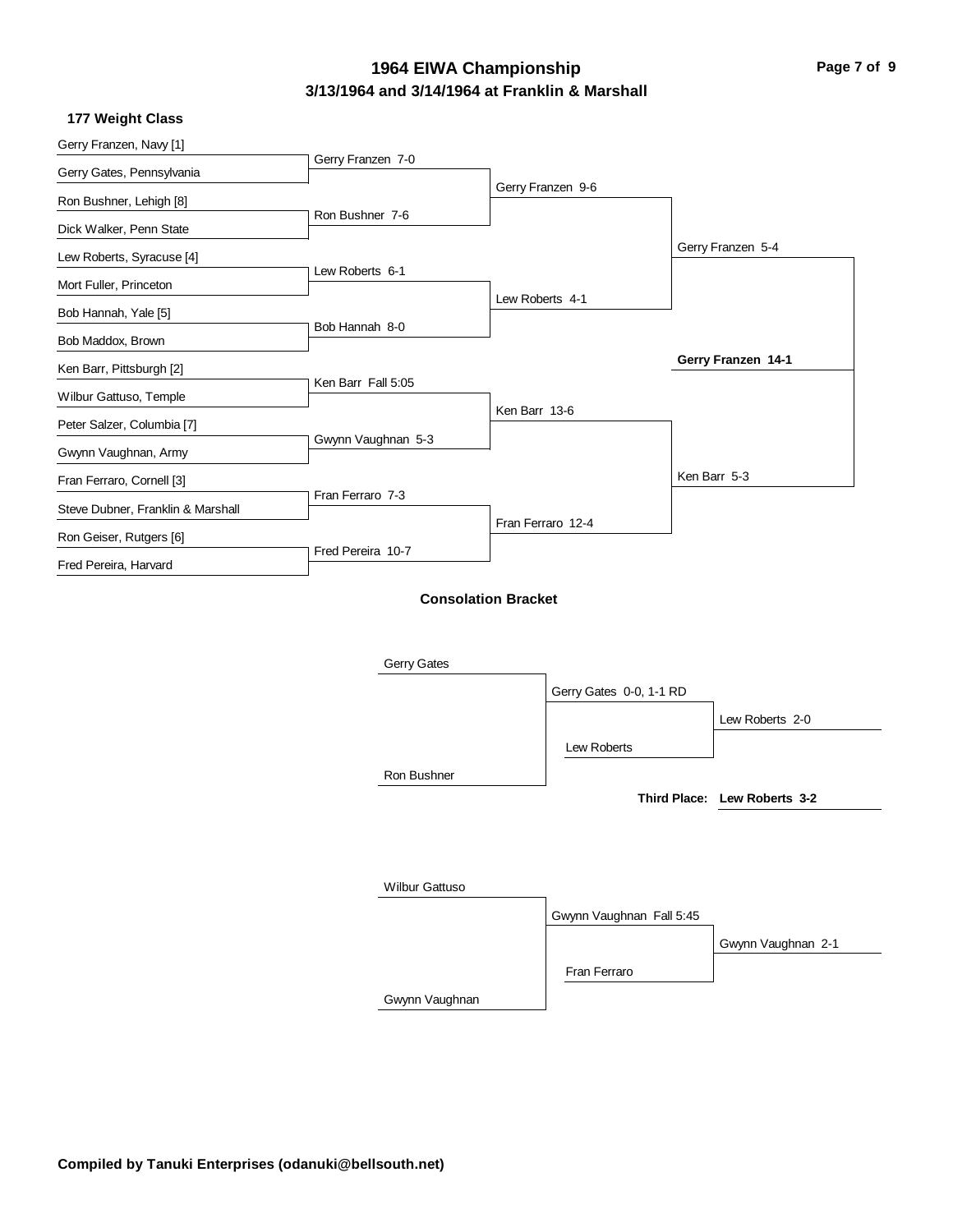# **3/13/1964 and 3/14/1964 at Franklin & Marshall 1964 EIWA Championship Page 8 of 9**

|  | 191 Weight Class |  |
|--|------------------|--|
|--|------------------|--|

| Steve Speers, Temple [1]       | Steve Speers Fall 5:25     |                  |                            |                                  |
|--------------------------------|----------------------------|------------------|----------------------------|----------------------------------|
| Richard Bell, Brown            |                            | Steve Speers 8-1 |                            |                                  |
| Paul Savidge, Princeton [8]    |                            |                  |                            |                                  |
| Robert Beck, Pittsburgh        | Paul Savidge 4-1           |                  |                            |                                  |
| Tom Abraham, Army [4]          |                            |                  |                            | Steve Speers 7-4                 |
| Jack Leitner, Columbia         | Tom Abraham 10-1           |                  |                            |                                  |
| Ben Brooks, Harvard [5]        |                            |                  | Tom Abraham 10-8           |                                  |
| Barry Raichlin, Syracuse       | Ben Brooks DFT             |                  |                            |                                  |
| John Gladish, Lehigh [2]       |                            |                  |                            | John Gladish 3-2                 |
| Dick Halloran, Yale            | John Gladish 9-0           |                  |                            |                                  |
|                                |                            | John Gladish 9-4 |                            |                                  |
| Ellery Seitz, Penn State [7]   | Ellery Seitz Fall 4:43     |                  |                            |                                  |
| Tom McBee, Franklin & Marshall |                            |                  |                            | John Gladish 9-4                 |
| Mike Wittenberg, Cornell [3]   | Mike Wittenberg Fall 2:49  |                  |                            |                                  |
| Charles Sadowski, Rutgers      |                            |                  | Mike Wittenberg Fall 4:09  |                                  |
| John Nichols, Navy [6]         | John Nichols 5-3           |                  |                            |                                  |
| Steve Sawyer, Pennsylvania     |                            |                  |                            |                                  |
|                                | <b>Consolation Bracket</b> |                  |                            |                                  |
|                                |                            |                  |                            |                                  |
|                                |                            |                  |                            |                                  |
|                                | <b>Richard Bell</b>        |                  |                            |                                  |
|                                |                            |                  | Paul Savidge 7-1           |                                  |
|                                |                            |                  |                            | Tom Abraham 6-1                  |
|                                |                            |                  | Tom Abraham                |                                  |
|                                | Paul Savidge               |                  |                            |                                  |
|                                |                            |                  |                            | Third Place: Mike Wittenberg 3-2 |
|                                |                            |                  |                            |                                  |
|                                |                            |                  |                            |                                  |
|                                | Dick Halloran              |                  |                            |                                  |
|                                |                            |                  |                            |                                  |
|                                |                            |                  | Dick Halloran 1-1, 1-1 SRD |                                  |

Mike Wittenberg 2-1

Mike Wittenberg

Ellery Seitz